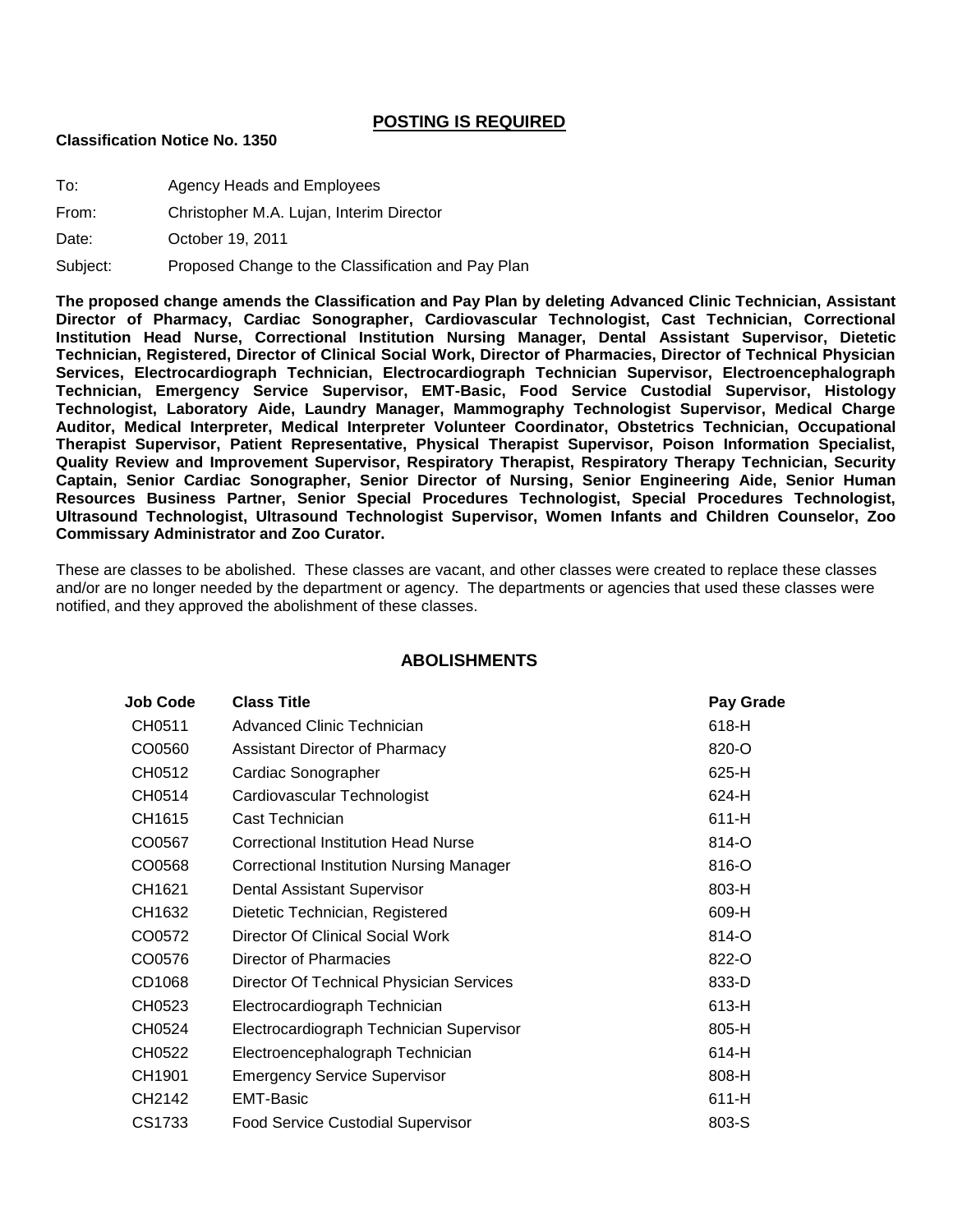| <b>Job Code</b> | <b>Class Title</b>                        | Pay Grade |
|-----------------|-------------------------------------------|-----------|
| CH0526          | <b>Histology Technologist</b>             | 806-H     |
| CJ1941          | Laboratory Aide                           | $606 - J$ |
| CS0481          | Laundry Manager                           | 805-S     |
| CH0533          | Mammography Technologist Supervisor       | 628-H     |
| <b>CV1968</b>   | <b>Medical Charge Auditor</b>             | 619-V     |
| CS0484          | Medical Interpreter                       | 611-S     |
| CS1683          | Medical Interpreter Volunteer Coordinator | 613-S     |
| CH1633          | <b>Obstetrics Technician</b>              | 610-H     |
| CO0599          | Occupational Therapist Supervisor         | 812-O     |
| CS0492          | <b>Patient Representative</b>             | 614-S     |
| CO0603          | <b>Physical Therapist Supervisor</b>      | 813-O     |
| CO0605          | Poison Information Specialist             | 811-O     |
| CO0611          | Quality Review And Improvement Supervisor | 814-O     |
| CH1636          | <b>Respiratory Therapist</b>              | 618-H     |
| CH0549          | Respiratory Therapy Technician            | 613-H     |
| <b>NN2117</b>   | Security Captain                          | 808-N     |
| CH0550          | Senior Cardiac Sonographer                | 627-H     |
| CO1638          | Senior Director of Nursing                | 822-O     |
| CE0432          | Senior Engineering Aide                   | 614-E     |
| CA2221          | Senior HR Business Partner                | 812-A     |
| CH1734          | Senior Special Procedures Technologist    | 625-H     |
| CH0553          | <b>Special Procedures Technologist</b>    | 624-H     |
| CH0555          | <b>Ultrasound Technologist</b>            | 624-H     |
| CH0556          | <b>Ultrasound Technologist Supervisor</b> | 627-H     |
| CH2099          | Women Infants And Children Counselor      | 613-H     |
| CS1704          | Zoo Commissary Administrator              | 806-S     |
| CA1051          | Zoo Curator                               | 609-S     |

Per Career Service Rule 7-37 A – "If it is determined, as a result of an audit or maintenance study, that changes to the classification and pay plan are necessary, the effective date of any resulting re-allocations shall be the beginning of the first work week following approval by the Board."

The Career Service Executive Personnel Director shall provide those appointing authorities who are affected with a draft of proposed changes in the plan, and notice shall be posted on appropriate bulletin boards at least thirteen calendar days from the date of this notice.